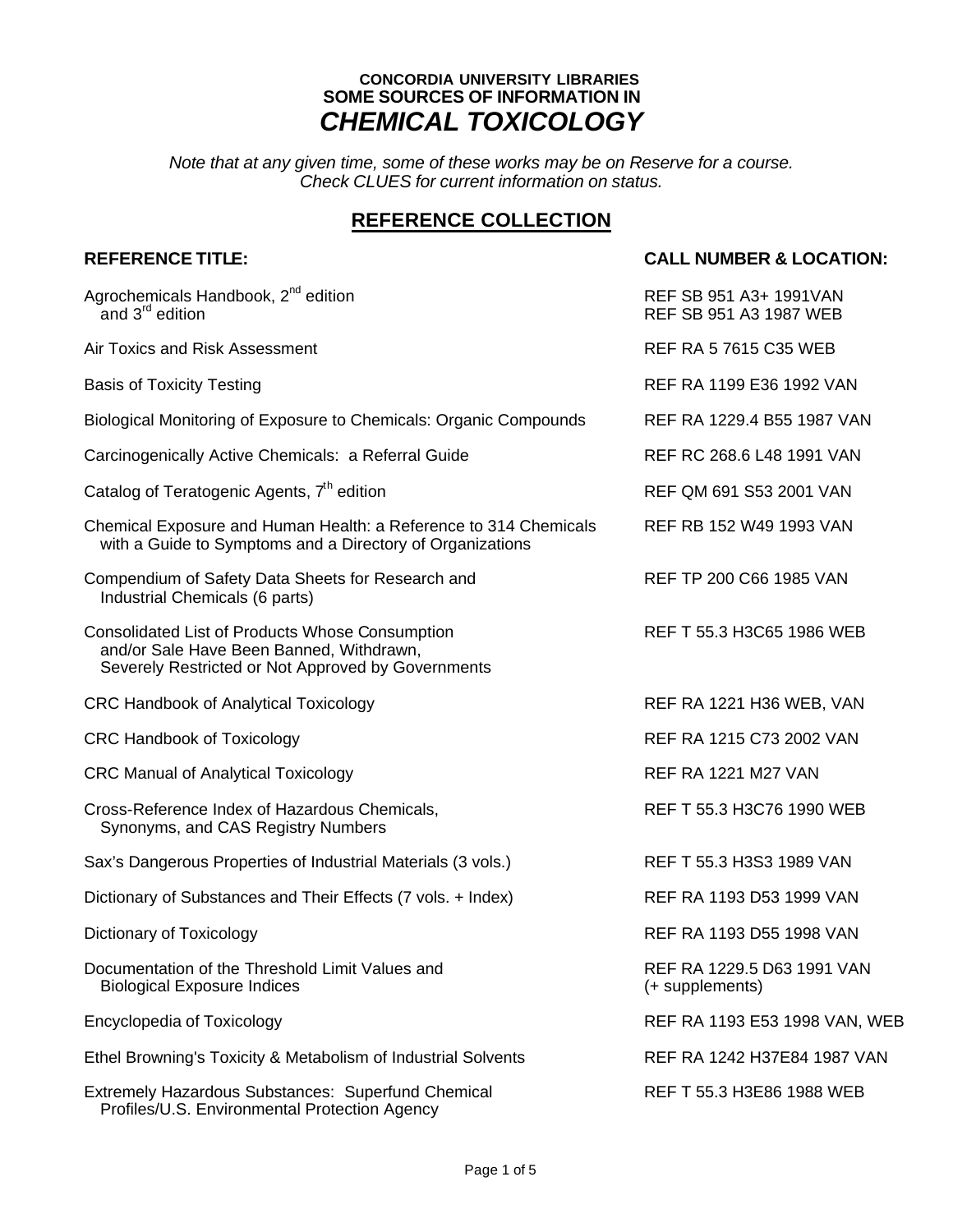### **REFERENCE TITLE: CALL NUMBER & LOCATION:**

| Geniums Handbook of Safety, Health and Environmental Data for<br>Common Hazardous Substances - 3 vols.                         | REF T 55.3 H3G46 1999 WEB<br>(+ CD-ROM WEB Media Centre) |
|--------------------------------------------------------------------------------------------------------------------------------|----------------------------------------------------------|
| Handbook of Analytical Toxicology                                                                                              | REF RA 1221 H36 WEB, VAN                                 |
| Handbook of Industrial Toxicology                                                                                              | REF RA 1216 P55 1976 WEB, VAN                            |
| Handbook of Pesticide Toxicology (Vols. 1 - 3)                                                                                 | REF RA 1270 P4H36 2001 VAN                               |
| Handbook of Reactive Chemical Hazards: An<br>Indexed Guide to Published Data                                                   | <b>REF T 55.3 H3B73 VAN</b>                              |
| Handbook of Toxicology                                                                                                         | REF RA 1211 H32 1975 VAN                                 |
| <b>Harmful Chemical Substances</b><br>Volume 1: Elements in Groups I-IV of the<br>Periodic Table and Their Inorganic Compounds | REF RA 1219.3 V7413 1993 VAN                             |
| Hazardous Chemicals: Information and Disposal Guide, 3 <sup>rd</sup> edition                                                   | REF T 55.3 H3A75+ 1987 WEB                               |
| <b>Hazardous Chemicals Desk Reference</b>                                                                                      | REF T 55.3 H3L49 2002 VAN, WEB                           |
| Hazardous Substances Resource Guide                                                                                            | REF T 55.3 H3H444 1993 WEB                               |
| Illustrated Handbook of Physical-Chemical Properties and<br>Environmental Fate for Organic Chemicals (Vols. 1 - 5)             | REF TD 196 O73M32 1992 WEB                               |
| Information Resources in Toxicology, $2^{nd}$ edition and $3^{rd}$ edition                                                     | REF RA 1193.4 W49 2000 VAN, WEB                          |
| Manual of Analytical toxicology                                                                                                | <b>REF RA 1221 M27 VAN</b>                               |
| <b>NIOSH Pocket Guide to Chemical Hazards</b>                                                                                  | REF T 55.3 H3N56 1997 WEB                                |
| <b>NIOSH Toxic Substances List</b>                                                                                             | REF RA 1215 N38+ 1973 VAN                                |
| Occupation Exposure Limits--Worldwide                                                                                          | REF RA 1229.5 C66 1987 VAN                               |
| OSHA Regulated Hazardous Substances: Health,<br>Toxicity, Economic and Technological Data (2 vols.)                            | REF T 55.3 H3O79 1990 WEB                                |
| Potentially Carcinogenic Chemicals Including Some<br>Antineoplastic Agents: Information and Disposal Guide                     | REF T 55.3 H3P67+ 1986 WEB                               |
| <b>Registry of Toxic Effects of Chemical Substances</b>                                                                        | REF RA 1215 N37A 1976 WEB                                |
| Regulatory Chemicals of Health and Environmental Concern                                                                       | REF RA 1216 L34 1985 VAN                                 |
| Toxic Properties of Polymers and Additives                                                                                     | REF RA 1242 P75S5413 1990 VAN                            |
| <b>Toxicological Evaluations 1: Potential Health Hazards</b><br>Of Existing Chemicals                                          | REF RA 1199 T678 1990 V.1 VAN                            |
| World-Wide Limits to Toxic and Hazardous Chemicals<br>in Air, Water, and Soil (NOTE: contains TLV's)                           | REF RA 1229.5 S58 1994 VAN, WEB                          |
| Yearbook of Toxicology (1990 & 1991)                                                                                           | REF RA 1190 Y43+ VAN                                     |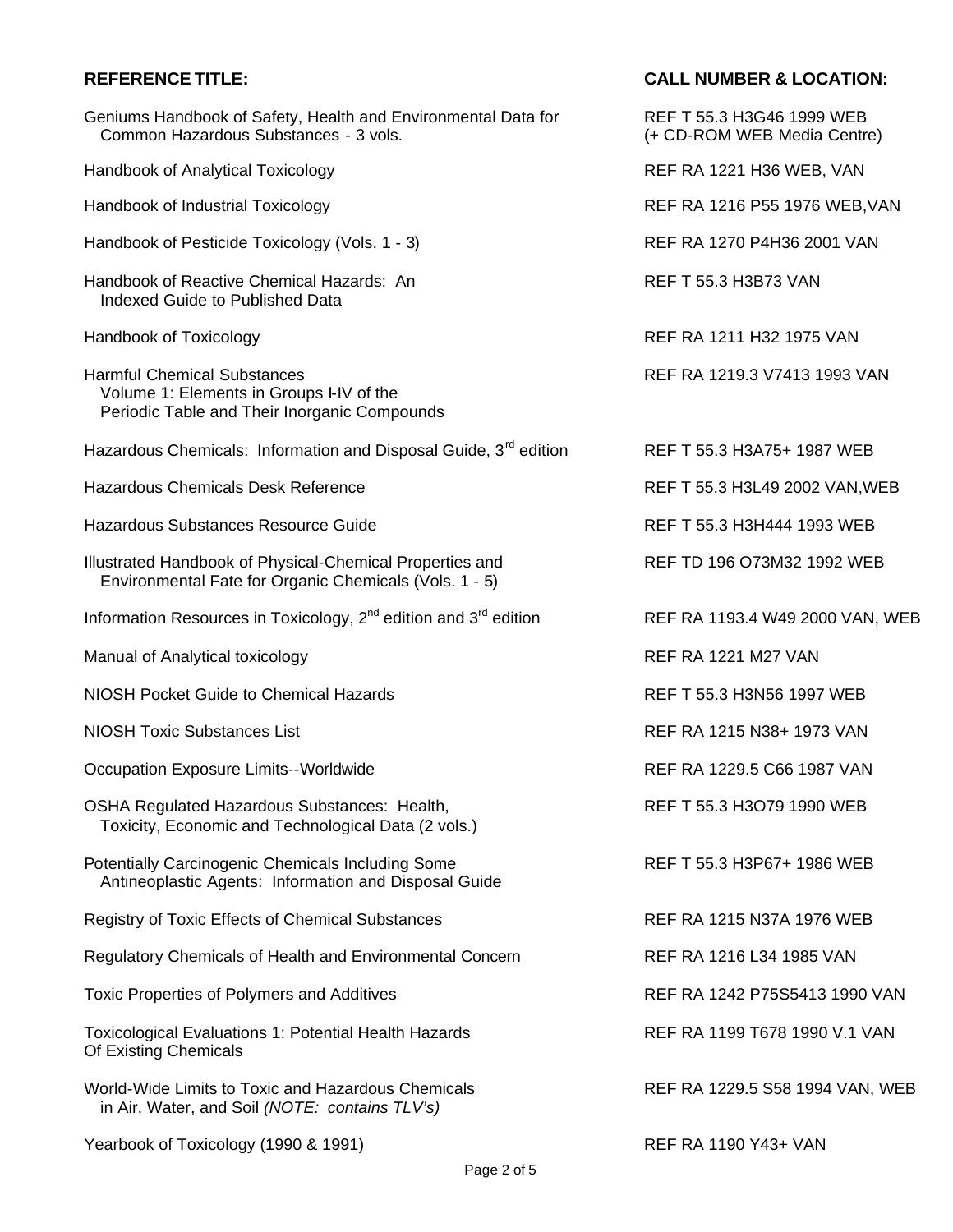# **CIRCULATING COLLECTION**

| <b>BOOK TITLE:</b>                                                                                     | <b>CALL NUMBER &amp; LOCATION:</b> |
|--------------------------------------------------------------------------------------------------------|------------------------------------|
| Accidental Exposure to Dioxins: Human Health Aspects                                                   | RA 1242 T44A25 1983 VAN            |
| Behavioral Teratogenesis and Behavioral Mutagenesis                                                    | RA 1224 A24 1989 VAN               |
| <b>Biochemical Toxicology of Environmental Agents</b>                                                  | RA 1216 B77 VAN                    |
| Biological Effects of Heavy Metals, Vol. II                                                            | RA 1231 M52B54 1990 V.2 VAN        |
| Biological Effects of Low Level Exposures to Chemicals and Radiation                                   | RA 1199.4 D66B56 1992 VAN          |
| Biological Monitoring of Exposure to Chemicals: Metals                                                 | RA 1229.4 B54 1991 VAN             |
| Calculated Risks: Understanding the Toxicity and Human<br>Health Risks of Chemicals in Our Environment | RA 1199.4 S73R63 1992 VAN          |
| Casarett & Doull's toxicology: the Basic Science of Poisons<br>$(3rd$ and $5th$ edition)               | RA 1211 C296 1996 & 2001 VAN       |
| Chemical Hazards in the Workplace: Measurement and Control (1981)                                      | RA 1229 C46 VAN                    |
| <b>Chemical Sensitivity</b>                                                                            | RB 152 R38 1992 VAN                |
| <b>Chemical Warfare Agents</b>                                                                         | RA 648 C54 1992 WEB                |
| Chemistry, Health and Environment                                                                      | RA 1226 S73I55 1999 VAN            |
| Chemistry of Hazardous Materials (1977)                                                                | TH 9446 H38M48 WEB                 |
| Comprehensive Review in Toxicology                                                                     | RA 1224.5 B79 1989 VAN             |
| Control of Hazardous Air Pollutants in OECD Countries                                                  | TD 883.7 O7C65 1991 WEB            |
| Controversial Chemicals: A Citizen's Guide                                                             | RA 1193 C66 1984 VAN               |
| Cytotoxic, Mutagenic and Carcinogenic Potential of Heavy Metals<br><b>Related to Human Environment</b> | RC 1231 M52C97 1997 VAN            |
| Dioxins and Health                                                                                     | RA 1242 D55D53 1994 VAN            |
| Documentation of the Threshold Limit Values                                                            | RA 1229 D6 1980 VAN                |
| Environmental and Industrial Health Hazards: a Practical Guide (1973)                                  | RA 1230 T73 VAN                    |
| <b>Essentials of Toxicology</b>                                                                        | RA 1211 L6 1974 VAN                |
| Experimental Toxicology: the Basic Principles                                                          | RA 1211 E86+ 1988 VAN              |
| Extrapolation of Toxicological Data from Laboratory Studies                                            | RA 1215.52 C3E87+ VAN              |
| <b>Fundamental Toxicology for Chemists</b>                                                             | RA 1211 F86 1996 VAN               |
| Fundamentals of Industrial toxicology (1982)                                                           | RA 1229 A53 VAN                    |
| <b>Guide to General Toxicology</b>                                                                     | RA 1211 G85 1989 VAN               |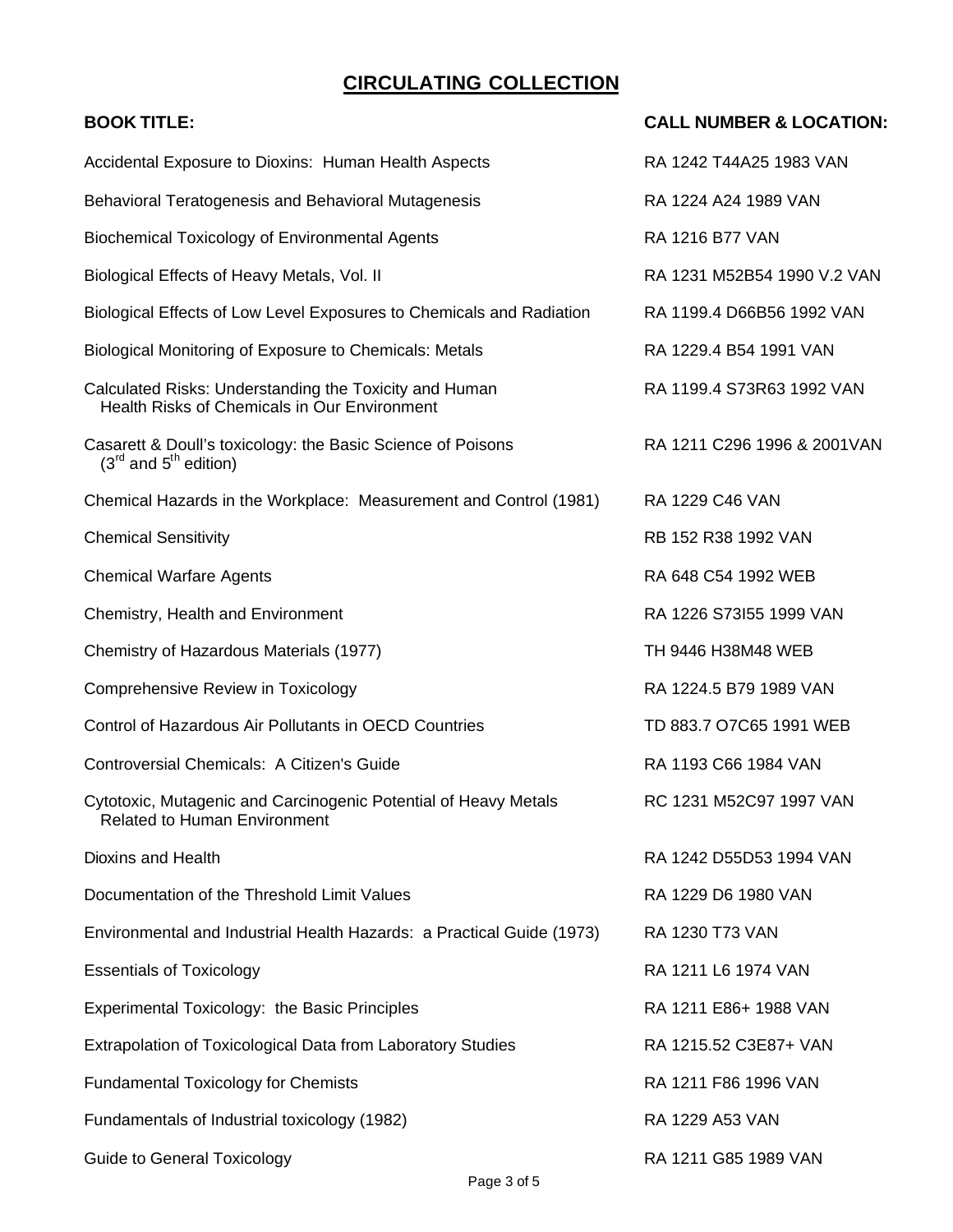| <b>BOOK TITLE:</b>                                                                                                    | <b>CALL NUMBER &amp; LOCATION:</b> |
|-----------------------------------------------------------------------------------------------------------------------|------------------------------------|
| Halogenated Biphenyls, Terphenyls, Naphthalines,<br>Dibenzodioxins & Related Products                                 | RA 1242 H35H34 1989 VAN            |
| Handbook of Toxicologic Pathology                                                                                     | RA 1199.4 A54H36 1991 VAN          |
| Handbook of Toxicology                                                                                                | RA 1220 H36 1987 VAN               |
| Handbook on the Toxicology of Metals                                                                                  | RA 1231 M52H36 1979 VAN            |
| <b>Hazardous and Toxic Substances</b>                                                                                 | T 55.3 H3Z33 WEB                   |
| Hazardous Materials (1976)                                                                                            | TH 9446 H38S35 WEB                 |
| Hazardous Materials Toxicology: Clinical Principles<br>of Environmental Health                                        | RA 1211 H39 1992 VAN               |
| Health-based Tolerable Daily Intakes, Concentrations and<br>Tumorigenic Doses, Concentrations for Priority Substances | T 55.3 H3M44 1996 WEB              |
| Human Health Risks from Chemical Exposure: the<br><b>Great Lakes Ecosystem</b>                                        | RA 566.4 G7H86 1991 WEB            |
| Human Lead Exposure                                                                                                   | RC 347.5 H86 1992 VAN              |
| Industrial Toxicology: Safety and Health Applications in the Workplace                                                | RA 1229 I54 1985 VAN               |
| <b>Inhalation Toxicology</b>                                                                                          | RA 1245 I54 1987 VAN               |
| Introduction to biochemical toxicology                                                                                | RA 1216 I55 VAN                    |
| Mutagenicity, Carcinogenicity and Teratogenicity<br>of Industrial Pollutants                                          | RA 1229 M87 1984 VAN               |
| Neuropsychological Toxicology: Identification<br>and Assessment of Human Neurotoxic Syndromes                         | RA 1224 H35 1988 VAN               |
| Patty's Industrial Hygiene and Toxicology                                                                             | RC 967 P37 1978 VAN                |
| Patty's Industrial Hygiene and Toxicology,<br>Fourth edition, Volume II, Part A: Toxicology                           | RC 967 P37 1991 V.2, pt.A          |
| PCB's, Human and Environmental Hazards                                                                                | RA 1242 P7P28 1983 VAN             |
| Poisons: Properties, Chemical Identification,<br>Origin and Use, Signs, Symptoms and Emergency Treatment              | RA 1213 B7 1975 WEB, VAN           |
| Polychlorinated Biphenyls (PCBs) Fate and Effects<br>in the Canadian Environment                                      | TD 196 P65S776+ 1988 WEB           |
| Polycyclic Aromatic Hydrocarbons                                                                                      | QD 341 H9H34 1997 VAN              |
| Presenting Toxicology Results: How to Evaluate Data and<br>and Write Reports                                          | RA 1199 P73 1996 VAN               |
| Principles & Methods of Toxicology                                                                                    | RA 1211 P74 1989 VAN               |